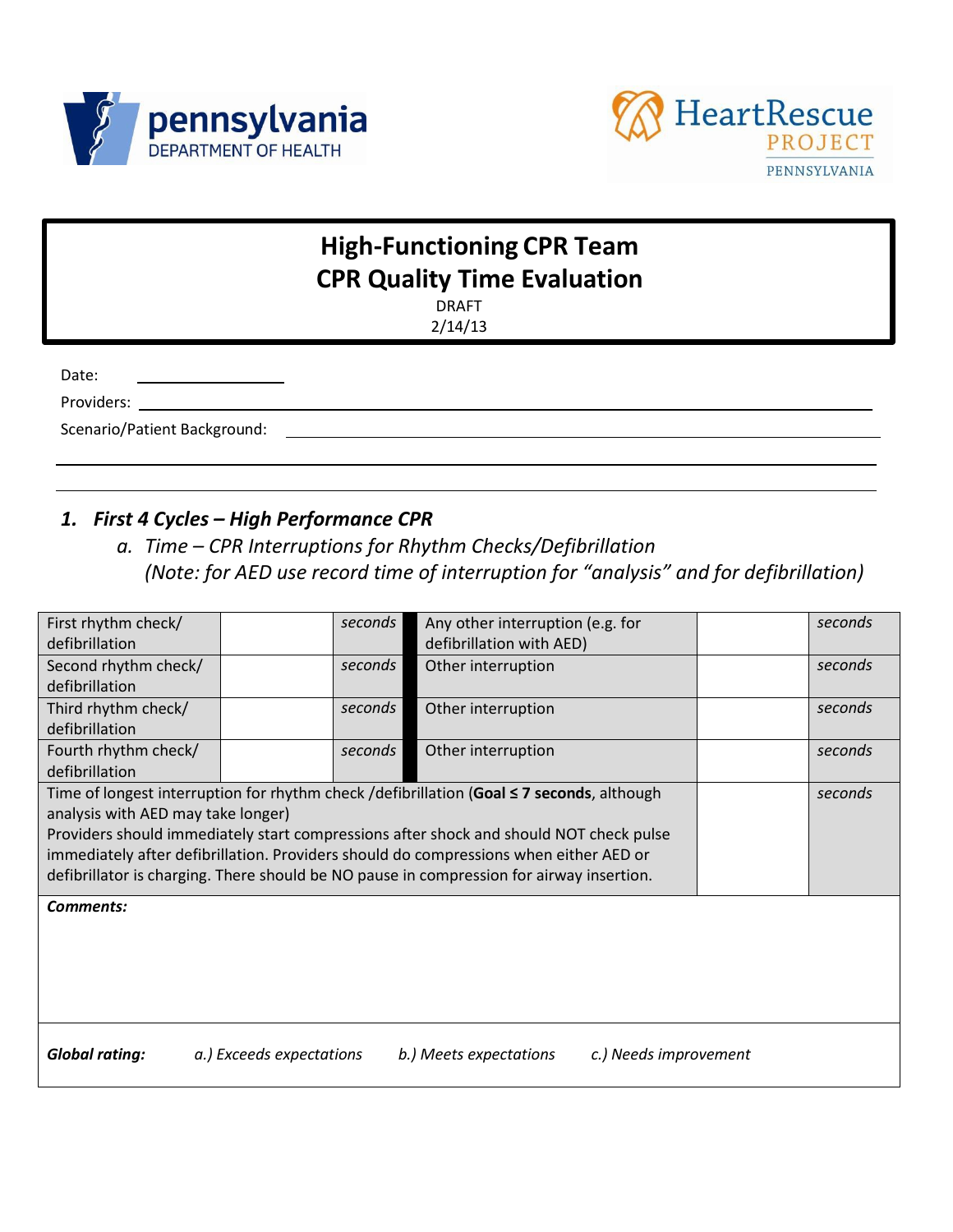### *b. Time – Rate of chest compressions during each cycle (randomly measure the total time to provide 30 compressions at least once for each compressor)*

| Cycle 1                                                                                                                                                                                                                           | seconds |
|-----------------------------------------------------------------------------------------------------------------------------------------------------------------------------------------------------------------------------------|---------|
| Cycle 1                                                                                                                                                                                                                           | seconds |
| Cycle 2                                                                                                                                                                                                                           | seconds |
| Cycle 2                                                                                                                                                                                                                           | seconds |
| Cycle 3                                                                                                                                                                                                                           | seconds |
| Cycle 3                                                                                                                                                                                                                           | seconds |
| Cycle 4                                                                                                                                                                                                                           | seconds |
| Cycle 4                                                                                                                                                                                                                           | seconds |
| (Goal = 30 compressions in 14-18 seconds)<br>If information related to depth/full recoil is available real time from monitor, record findings in<br>comment section. Watch for slight palm lift from chest to ensure full recoil. |         |
| <b>Comments:</b>                                                                                                                                                                                                                  |         |
|                                                                                                                                                                                                                                   |         |

## *c. Time – Ventilations if ventilations are given (randomly measure the time between each squeeze of BVM/ventilation)*

| Compression cycle 1   |                                                                                                                                                 |                        |                       | seconds |
|-----------------------|-------------------------------------------------------------------------------------------------------------------------------------------------|------------------------|-----------------------|---------|
| Compression cycle 2   |                                                                                                                                                 |                        |                       | seconds |
| Compression cycle 3   |                                                                                                                                                 |                        |                       | seconds |
| Compression cycle 4   |                                                                                                                                                 |                        |                       | seconds |
|                       | After first 4 cycles of 200 compressions                                                                                                        |                        |                       | seconds |
|                       | After first 4 cycles of 200 compressions                                                                                                        |                        |                       | seconds |
|                       | If ventilation given in first 4 CPR cycles, should be at 8-10 ventilations/minute<br>$(Goal = 1 \text{ breath every } 6 - 7.5 \text{ seconds})$ |                        |                       |         |
| Comments:             |                                                                                                                                                 |                        |                       |         |
|                       |                                                                                                                                                 |                        |                       |         |
|                       |                                                                                                                                                 |                        |                       |         |
| <b>Global rating:</b> | a.) Exceeds expectations                                                                                                                        | b.) Meets expectations | c.) Needs improvement |         |